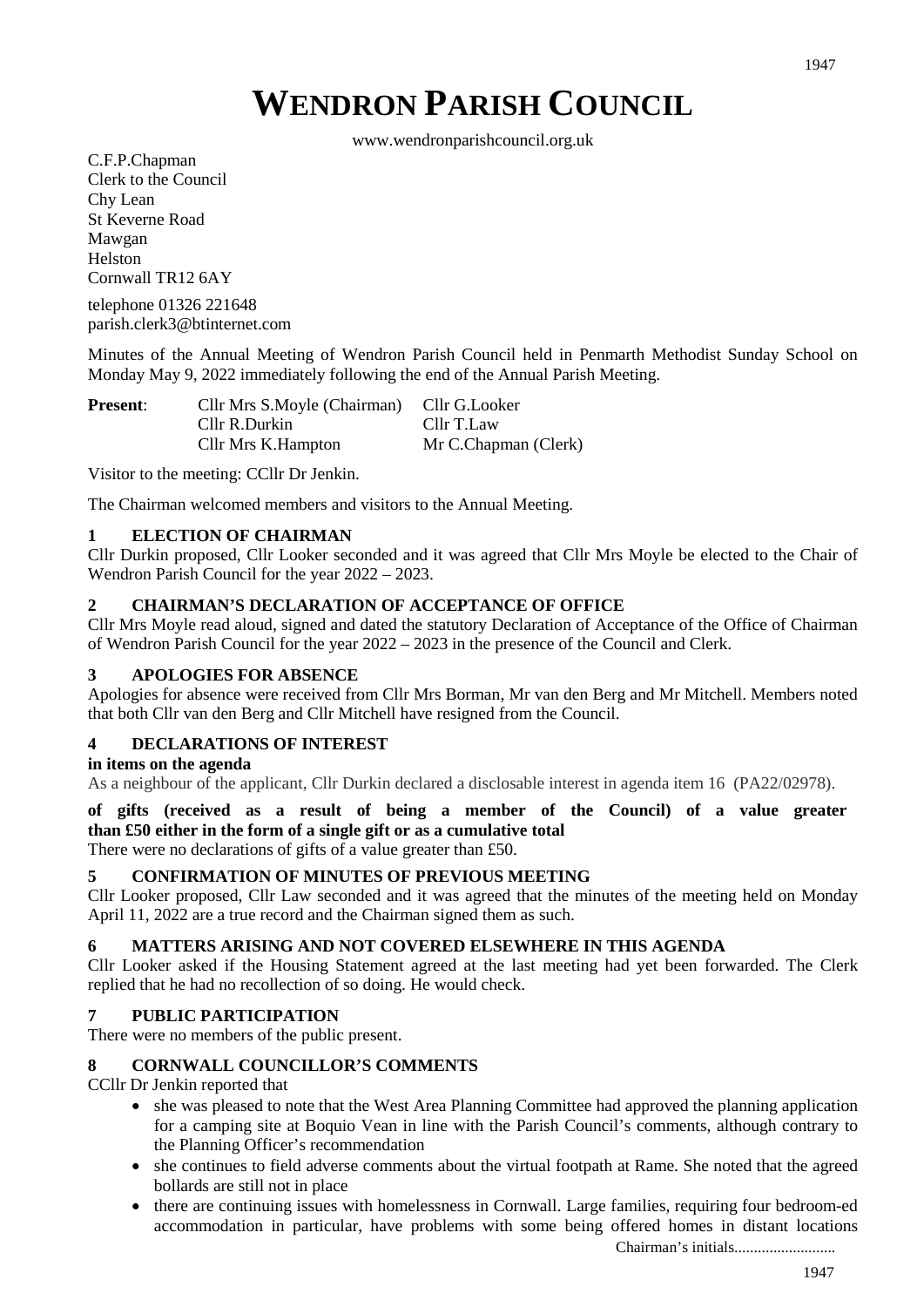remote from their support groups. In the intervening period they are offered accommodation in caravans and Travel Lodges (where the need for school transport is not being met). The Service as a whole appears to be geared towards single people

- the date for the meeting of the Community Governance Review Panel, which will determine the boundary between Helston and Wendron, has yet to be set, but is expected before the end of July
- a Public Meeting to discuss the future of the Ships and Castles Leisure Centre in Falmouth is scheduled for Tuesday in the Princess Pavilions.

# **9 ELECTION OF VICE-CHAIRMAN**

Cllr Mrs Moyle proposed, Cllr Law seconded and it was agreed that Cllr Durkin be elected to the post of Vice-Chairman for the year 2022 – 2023.

### **10 STANDING ORDERS**

The Chairman proposed, Cllr Durkin seconded and it was agreed that Wendron Parish Council should re-adopt Standing Orders as reviewed in June 2018.

### **10 FINANCIAL REGULATIONS**

The Chairman proposed, Cllr Durkin seconded and it was agreed that Wendron Parish Council should re-adopt Financial Regulations as revised in February 2016.

### **12 RISK ASSESSMENT**

The Chairman proposed, Cllr Durkin seconded and it was agreed that Wendron Parish Council should re-adopt the Risk Assessment document as reviewed in September 2018.

### **13 APPOINTMENT OF COUNCILLORS TO POSTS OF RESPONSIBILITY**

Following discussion, it was agreed that the following posts should be the responsibility of the Councillors noted beside them

- Bank signatories Cllr Mrs Moyle, Cllr Ferris, C.F.P.Chapman (Clerk)
- Neighbourhood Plans Cllr Mrs Borman, Cllr Ferris, Cllr Law
- Notice-boards –

Cllr Mrs Hampton (Porkellis); Cllr Mrs Borman (Burras, Carnkie); Cllr Looker (Wendron); Mr Mitchell has offered to look after the boards at Rame and Edgcumbe; Mr van den Berg has offered to look after the boards at Trewennack and Trevenen Bal and Mr Gibson has offered to look after the board at Penmarth.

- Wendron Lawn Cemetery Cllr Mrs Moyle
- Footpaths and bridleways Cllr Mrs Hampton, Cllr Durkin, Cllr Law
- Carnkie/Wendron Hall Cllr Mrs Borman
- Community Network Panel Cllr Mrs Moyle, Cllr Durkin, Cllr Looker
- Planning Cllr Mrs Moyle
- Highways and Public Transport Cllr Durkin
- Wendron Leats and Helston Kennels Cllr Durkin and Cllr Looker

# **14 PARISH COUNCIL MATTERS**

#### **Co-opted members**

Members noted the resignation of both Cllr van den Berg and Cllr Mitchell and agreed to publish the vacancies on the Parish Council's Facebook pages inviting expressions of interest.

#### **Appointment of the Internal Auditor for the year to March 31, 2023**

Cllr Law proposed, Cllr Durkin seconded and it was agreed that Mr J.P.Richards (formerly Kerrier District Council's Senior Auditor) should continue to act as Wendron Parish Council's internal auditor.

#### **Renewal of Insurance Policy**

Members reviewed the terms of Wendron Parish Council's Insurance Policy which, with a maximum policy excess of £250, covers the follow risks

| Negotiated minimum cover under this policy |   |             |  |
|--------------------------------------------|---|-------------|--|
| Public liability                           |   | £10,000,000 |  |
| <b>Employers Liability</b>                 |   | £10,000,000 |  |
| Money                                      |   |             |  |
| negotiable                                 | £ | 2.500       |  |
| Employee dishonesty                        | £ | 250,000     |  |
| Commercial legal protection                | £ | 250,000     |  |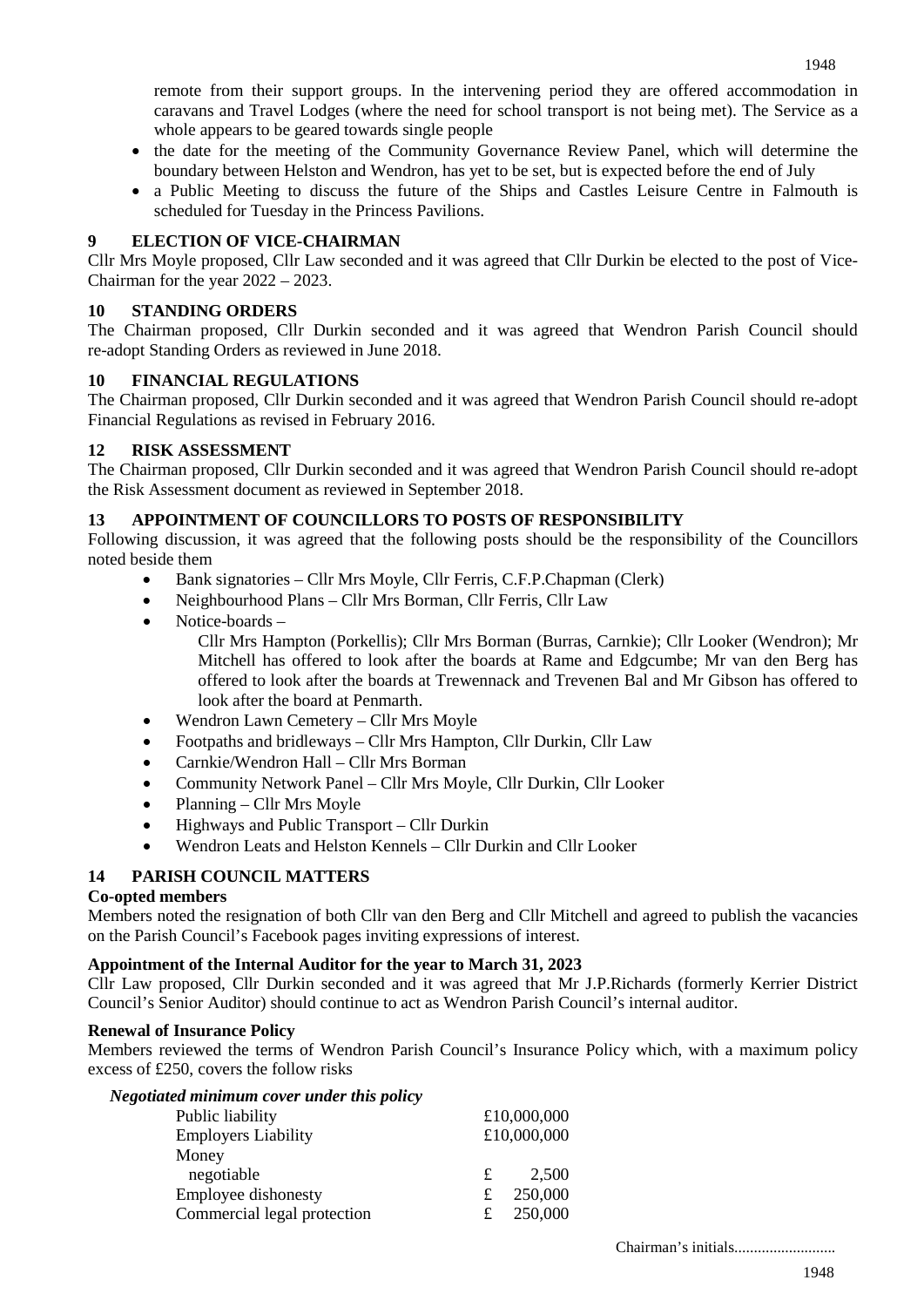1949

| <b>Optional</b> cover             |
|-----------------------------------|
| Street furniture £ 72,000,000     |
| <b>Bus Shelters</b>               |
| Carnkie East                      |
| Carnkie Village                   |
| Penmarth                          |
| Crelly                            |
| Trewennack                        |
| <b>Wheal Dream</b>                |
| Wendron                           |
| <b>Burras</b>                     |
| <b>Porkellis</b>                  |
| <b>Rame Cross</b>                 |
| Edgcumbe                          |
| <b>Celtic Cross</b>               |
| Rame Cross                        |
| <b>Wendron Cross</b>              |
| 4 Boundary stones                 |
| Defibrillators £9.000             |
| Playground open spaces £ 90.000   |
| 1 slide                           |
| 1 set swings                      |
| 1 horse rocker                    |
| 1 double zig-zac twister          |
| 1 pendulum swing with basket seat |
| 1 sputnik roundabout              |

Officials' indemnity  $\qquad \qquad \textbf{\textsterling} \qquad \textbf{500,000}$ Libel and slander  $\qquad \qquad \text{£} \quad 250,000$ 

Additionally, when on Parish Council business, all volunteers are automatically covered

Cllr Law proposed Cllr Durkin seconded and it was agreed to insure Wendron Parish Council through Aviva and to pay the premium demanded of £675.86

#### **16 FINANCE**

The Clerk presented Councillors with a statement of Wendron Parish Council's financial position as at May 9, 2022. A copy of that statement is attached to these minutes.

Members considered a request from the Porkellis Village Hall Committee for a financial contribution towards the cost of celebrating HM the Queen's Platinum Jubilee. Following discussion, it was proposed by Cllr Law, seconded by Cllr Durkin, all others in favour that the sum of £400.00 be forwarded to the Porkellis Village Hall Committee under the terms of Section 137 of the Local Government Act 1972

The following accounts were presented for consideration:

|                                               |            | <b>GROSS</b> | <b>NET</b> | <b>VAT</b> |
|-----------------------------------------------|------------|--------------|------------|------------|
| Eric and Jeff Bray                            |            | £ $92.00$    | £ 76.67    | £15.33     |
| Randle Thomas (Mining Search & Land Registry) |            | £ 144.79     |            |            |
| SW Playground Safety Inspections (and repair) | £ 36.00    | £ 30.00      | 6.00<br>£  |            |
| R.Sanders                                     |            |              |            |            |
| Churchyards $(05/04$ and $25/04)$             | £ 320.00   |              |            |            |
| Trelill Well                                  | 80.00<br>£ |              |            |            |
| <b>Boundary Stones</b>                        | £ 140.00   |              |            |            |
| <b>Open Spaces</b>                            | £ 350.00   |              |            |            |
| Moles                                         | £ 150.00   |              |            |            |
| Refurbish Porkellis bench                     | £ 245.00   |              |            |            |
|                                               | total      | £ 1,542.00   | £ 1,285.00 | £ 257.00   |
|                                               |            |              |            |            |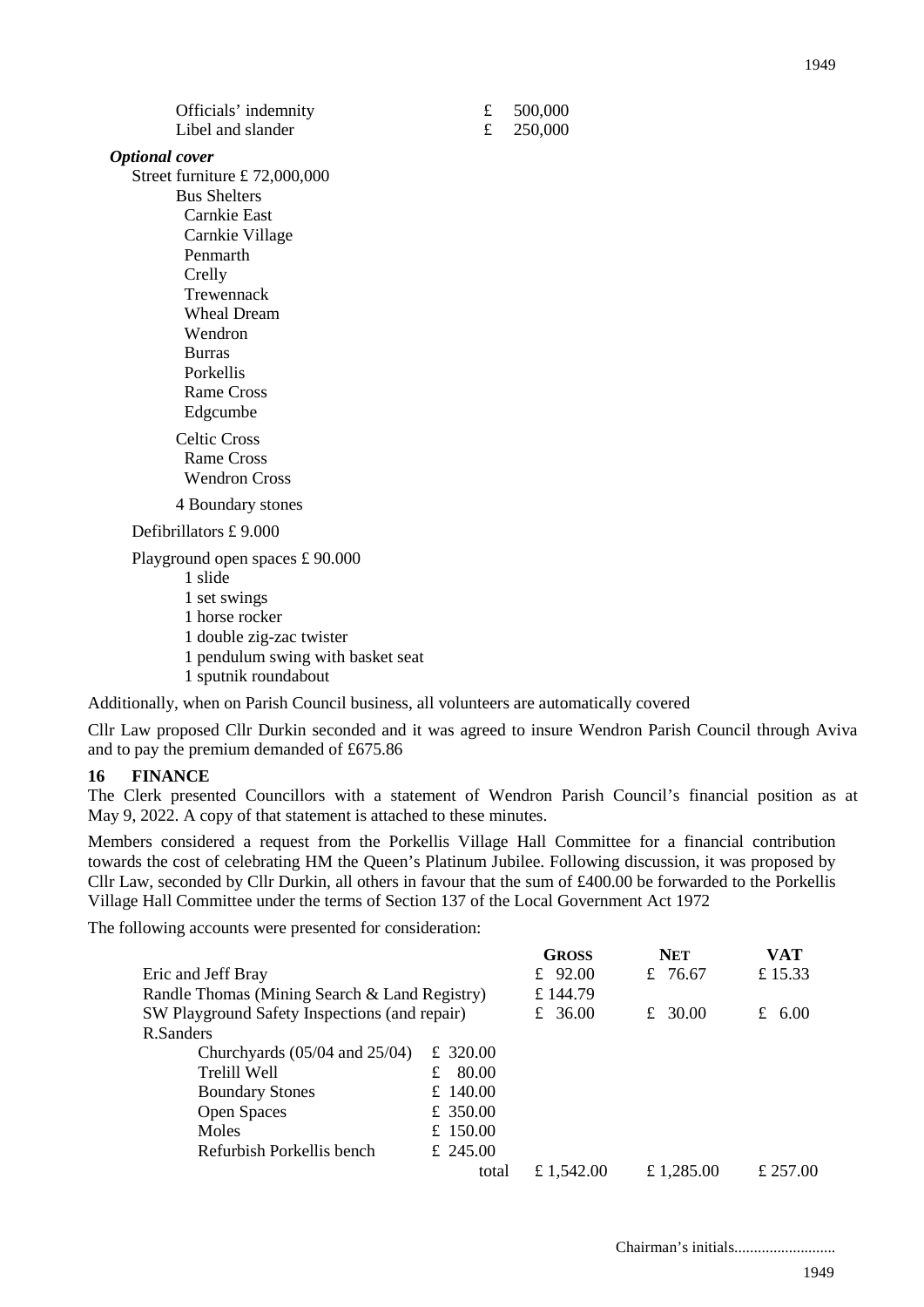| Colin Chapman      |            |            |
|--------------------|------------|------------|
| Salary (April)     | £ 1,146.34 |            |
| (error last month) | 180.00     |            |
| telephone          | 32.55<br>£ |            |
| office expenses    | 67.74<br>£ |            |
| travelling         | 94.90<br>£ |            |
| use of home        | 25.00<br>£ |            |
|                    | total      | £ 1,546.53 |

Proposed by the Chairman, seconded by Cllr Durkin and agreed that the above five accounts be paid.

# **17 PLANNING**

#### **Applications**

PA22/02704 Mr Jones – Proposed Extension and Conversion of Garage – Roselidden House Rowes Lane Trevenen Bal. Cllr Mrs Moyle proposed, Cllr Durkin seconded and it was agreed that this application should be returned with the following observation *Wendron Parish Council supports this application.*

*Having declared a disclosable interest in the following application Cllr Durkin left the room*

PA22/02978 Mr and Mrs Corpes – Outline Planning Permission with all matters reserved for single infill dwelling – land west of School House, Halwin, Porkellis. Cllr Mrs Moyle proposed, Cllr Looker seconded and it was agreed that this application should be returned with the following observation *Wendron Parish Council supports this application.*

### *Cllr Durkin returned to the room*

PA22/03207 Mr V.Merrick – Conversion of detached former barn within curtilage of Little Salena Farmhouse to annexe/holiday accommodation (resubmission of application PA21/10376) – Little Salena Wendron. Cllr Mrs Moyle proposed, Cllr Looker seconded and it was agreed that this application should be returned with the following observation *Wendron Parish Council supports this application.*

PA22/03209 Mr V.Merrick – Listed Building Consent: Conversion of detached former barn within curtilage of Little Salena Farmhouse to annexe/holiday accommodation (resubmission of application PA21/10376) – Little Salena Wendron. Cllr Mrs Moyle proposed, Cllr Looker seconded and it was agreed that this application should be returned with the following observation *Wendron Parish Council supports this application.*

PA22/03589 Mr I.Mann – Construction of a home office and store over an existing domestic garage/store – Chenhall Farm, Trenear. Cllr Mrs Moyle proposed, Cllr Looker seconded and it was agreed that this application should be returned with the following observation *Wendron Parish Council supports this application.*

PA22/03800 Mr and Mrs Giles – Barn conversion to form dwelling – Boquio Vean, road from Farms Common to access to Lower Bolitho Farm, Farms Common. Cllr Mrs Moyle proposed, Cllr Law seconded and it was agreed that this application should be returned with the following observation *Wendron Parish Council supports this application.*

PA22/03855 Mr P.Care – New agricultural vehicular access – Lancarrow Farm, Four Lanes. Cllr Durkin proposed, Cllr Mrs Moyle seconded and it was agreed that this application should be returned with the following observation *Wendron Parish Council supports this application.*

PA22/03885 Mrs N.Allen – Application for a Lawful Development Certificate for Existing Use: Material change in the use of land for stationing of two caravans used for residential purposes, including the building of a raised decking platform and a timber shed – Redundant barn and land West Halabezack Farm, Porkellis. Cllr Mrs Moyle proposed, Cllr Durkin seconded and it was agreed that this application should be returned with the following observation *Wendron Parish Council can neither confirm nor deny any of the statements that may accompany this application.*

PA22/03940 Mr and Mrs Pruen – Proposed use of holiday units as unfettered dwellings, along with an extension to the internal access road – Manhay Farm. Cllr Mrs Moyle proposed, Cllr Looker seconded and it was agreed that this application should be returned with the following observation *Wendron Parish Council supports this application.*

PA22/03971 Mr P.Symes – Extension to existing dwelling and conversion of garage to dwelling to meet growing family needs, including accessibility considerations – Higher Manhay Barn, Wendron. Cllr Mrs Moyle proposed, Cllr Law seconded and it was agreed that this application should be returned with the following observation *Wendron Parish Council supports this application.*

Chairman's initials..........................